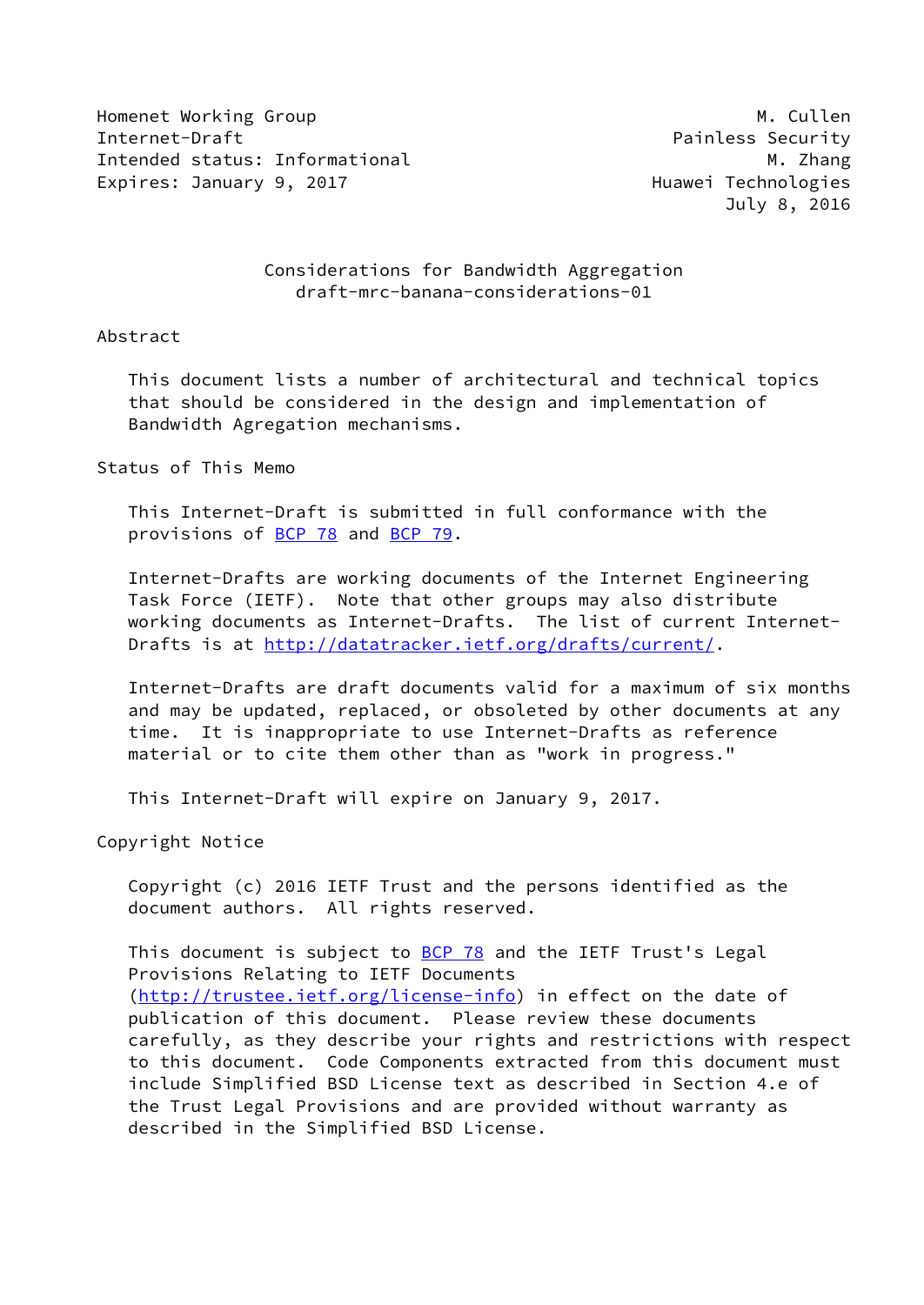<span id="page-1-1"></span>

| Internet-Draft Considerations for Bandwidth Aggregation                                        | July 2016                 |
|------------------------------------------------------------------------------------------------|---------------------------|
| Table of Contents                                                                              |                           |
|                                                                                                |                           |
| $\perp$ .                                                                                      | $\overline{2}$            |
| What is Bandwidth Aggregation?<br>2.                                                           | $\frac{3}{3}$             |
| 3.                                                                                             |                           |
| Tunnel-Based Solutions<br>3.1.                                                                 | $\frac{3}{3}$             |
| Per-Packet vs. Per-Flow Multiplexing $\cdot \cdot \cdot \cdot \cdot \cdot \cdot \cdot$<br>3.2. |                           |
| 4. Considerations for All Solutions                                                            | $\overline{4}$            |
| Link Characteristics and Performance<br>4.1.                                                   | $\overline{4}$            |
| 4.2.                                                                                           | $\overline{4}$            |
| Capped or Tariffed Interfaces<br>4.3.                                                          | $\overline{4}$            |
| Learning from History (Multilink PPP) $\cdots$<br>4.4.                                         |                           |
| $5.$ Considerations for Tunnel-Based Solutions                                                 | $\frac{4}{5}$             |
| 5.1.                                                                                           |                           |
| MTU Issues<br>5.2.                                                                             | $\frac{5}{5}$             |
| 5.2.1. Fragmentation Issues                                                                    |                           |
| Issues with MTU Changes<br>5.2.2.                                                              | $\overline{5}$            |
| Considerations for Per-Packet Solutions<br>6.                                                  |                           |
| 6.1.                                                                                           | $rac{5}{5}$               |
| Transport Layer Algorithms<br>6.2.                                                             | $\overline{5}$            |
| 7. Considerations for Per-Flow Solutions                                                       | $\overline{6}$            |
| 7.1.                                                                                           | $\underline{6}$           |
| 7.2.                                                                                           | $\underline{6}$           |
| 7.3.                                                                                           | $\overline{1}$            |
| 8. Practical Considerations                                                                    |                           |
| Use Available Information<br>8.1.                                                              |                           |
| Theory is No Substitute for Experience<br>8.2.                                                 | $\frac{7}{7}$             |
|                                                                                                | $\underline{\mathcal{I}}$ |
| 9.1. Binding Tunnel Endpoints                                                                  | $\underline{\mathcal{I}}$ |
| 10. Appendix A: List of Solutions                                                              | $\mathbf{I}$              |
| 10.1.                                                                                          |                           |
| 10.2.                                                                                          | $\frac{8}{8}$             |
| LISP-Based Solution                                                                            |                           |
| 10.3.                                                                                          | $\underline{8}$           |
| 10.4.                                                                                          | $\frac{8}{8}$             |
| MP-TCP-Based Solution<br>10.5.                                                                 |                           |
|                                                                                                | $\underline{8}$           |
|                                                                                                | 8                         |

# <span id="page-1-0"></span>[1](#page-1-0). Introduction

 There are currently several bandwidth aggregation solutions being discussed within the IETF or other parts of the Internet industry. This document discusses a number of technical and architectural facts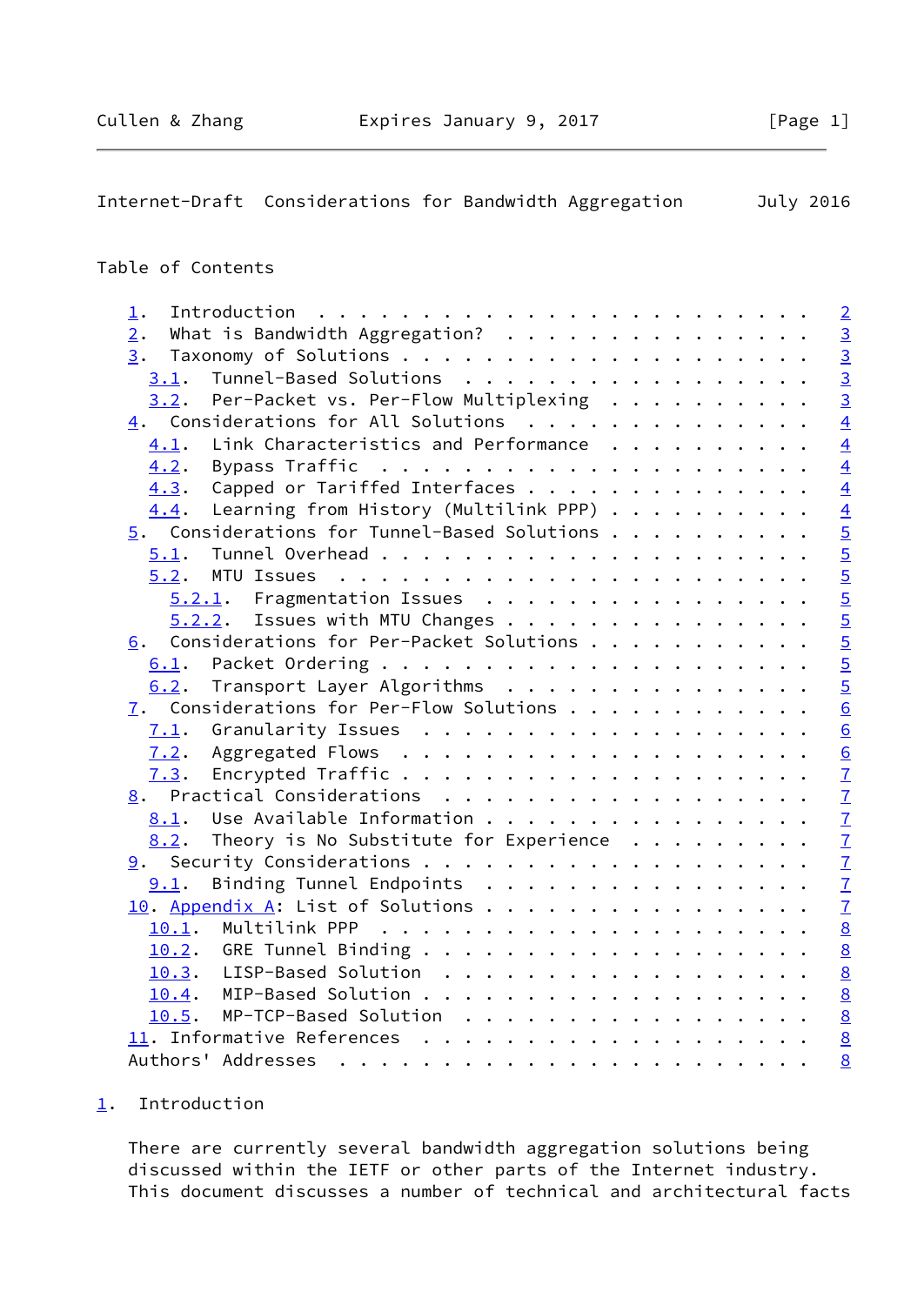that should be considered in the design and implementation of those solutions. This document is intended to provide useful information to the community, not to state requirements or advocate for a particular solution.

Cullen & Zhang **Expires January 9, 2017** [Page 2]

<span id="page-2-1"></span>Internet-Draft Considerations for Bandwidth Aggregation July 2016

 There is one simple thought underlying many of the considerations in this document: the goals of bandwidth aggregation are to increase the effective bandwidth available to customers and improve the reliability of customers' Internet access by using all of the available links, not just one of them. Intuitively, two links should have more bandwidth and reliability than one link, but experience shows that it is actually quite hard to design a bandwidth aggregation solution that will achieve the desired goals in all cases, and quite easy to design a solution that will reduce the effective bandwidth or decrease the reliability of Internet access in an unacceptably high number of cases. Many of the considerations in this document are intended to point out why that happens, so that solutions and implementations can avoid known pitfalls in this area.

 [Note: This document is a work in progress. Feedback on the existing content is welcome, as well as feeback on other considerations that should be included. Please send any feedback to the Bandwidth Aggregation mailing list: banana@ietf.org]

<span id="page-2-0"></span>[2](#page-2-0). What is Bandwidth Aggregation?

[TBD]

<span id="page-2-2"></span>[3](#page-2-2). Taxonomy of Solutions

 This section attempts to catergorize bandwidth aggregation solutions along several axes, providing a taxonomy tbat we can use to describe and reason about individual solutions. [Note: This section is largely TBD.]

# <span id="page-2-3"></span>[3.1](#page-2-3). Tunnel-Based Solutions

 Many of the Bandwidth Aggregations currently under discussion are tunnel-based solutions. They tunnel traffic over the links that are being aggregated, and recombine the traffic on the remote end.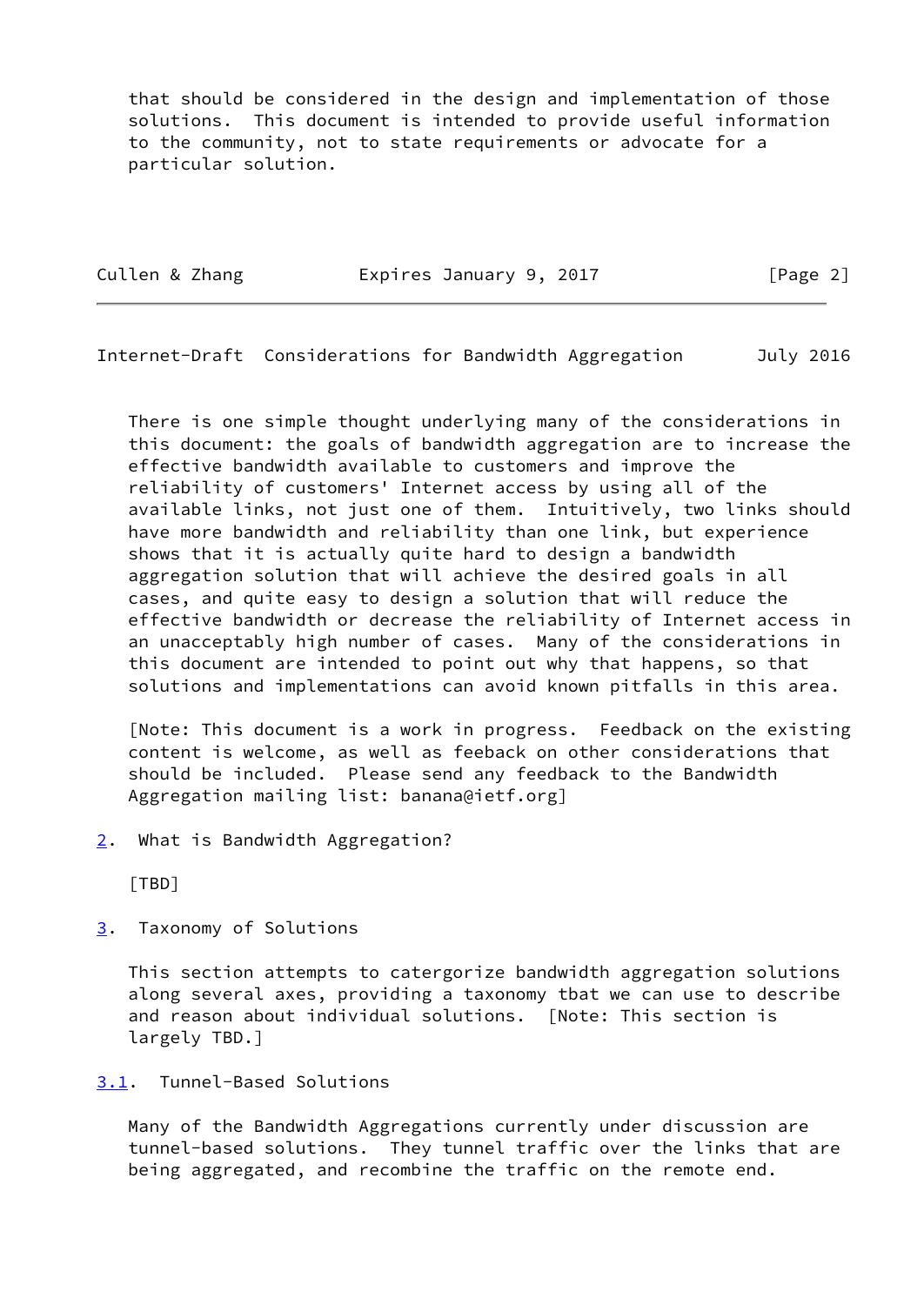[Insert ASCII image of tunnel-based approach.]

 There is at least one proposal for Bandwith Aggregation (the MP-TCP based approach) that does not use tunnels. The considerations for tunnel-based solutions listed below may not apply to non-tunnel-based solutions.

#### <span id="page-3-0"></span>[3.2](#page-3-0). Per-Packet vs. Per-Flow Multiplexing

 The solutions currently under discussion use several different methods to determine which traffic will be sent over which interface.

| Cullen & Zhang | Expires January 9, 2017 | [Page 3] |
|----------------|-------------------------|----------|
|----------------|-------------------------|----------|

<span id="page-3-2"></span>Internet-Draft Considerations for Bandwidth Aggregation July 2016

 These methods can be grouped into two categories: per-packet multiplexing and per-flow multiplexing.

 Per-packet multiplexing aggregates the bandwidth by sending the desired proportion of packets over each interface. In these solutions, packets from single flow (such as a TCP connection) may be split across multiple interfaces and will need to be recombined at the remote end. However, the ability to multiplex on a per-packet basis makes it possible to most precisely apportion traffic across the available bandwidth.

 Per-flow multiplexing involves choosing a single interface for each flow (i.e. TCP connection or application session) and sending all of the packets for a single flow across that interface. In these solutions, the flow do not need to be combined on the remote end. However, the ability to balance traffic between multiple links may be limited if there are only a small number of traffice flows active.

<span id="page-3-1"></span>[4](#page-3-1). Considerations for All Solutions

 This section desribes potential issues that should be considered in the design and implementation of all bandwidth aggregation solutions.

- <span id="page-3-3"></span>[4.1](#page-3-3). Link Characteristics and Performance
- <span id="page-3-4"></span>[4.2](#page-3-4). Bypass Traffic
- <span id="page-3-5"></span>[4.3](#page-3-5). Capped or Tariffed Interfaces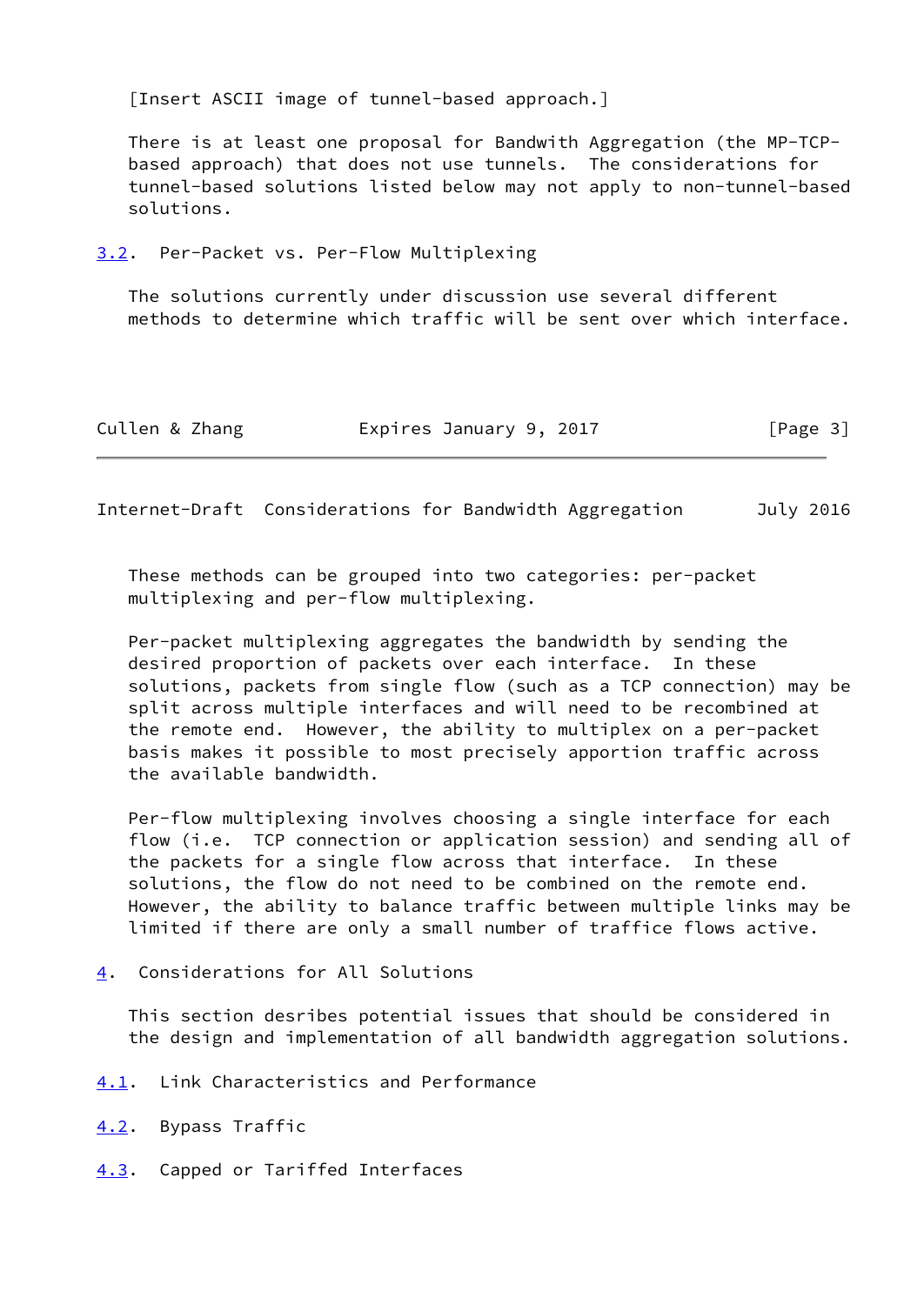In some cases, bandwith aggregation may be performed between dedicated links and links that have traffic caps or tarifs associated with additional use. In these cases, customer may want to use bandwidth aggregation to increase the performance of some applications, while other applications (e.g. firmware upgrades or content downloads) may be limited to using the dedicated link. Solutions that wish to support this capability will need to support having a set of traffic that will be distributed using the bandwidth aggregation algorithms, and a set of traffic that will not.

<span id="page-4-0"></span>[4.4](#page-4-0). Learning from History (Multilink PPP)

 The IETF has a venerable, standard, implemented solution to this sort of problem: Multilink PPP. Unfortunately, it is commonly said that experience with Multilink PPP did not find that it increased the effective bandwidth when it was used to share two indentical ISDN lines, compared to the bandwidth that was achieved from using only one line...

| Cullen & Zhang | Expires January 9, 2017 | [Page 4] |
|----------------|-------------------------|----------|
|                |                         |          |

<span id="page-4-2"></span>Internet-Draft Considerations for Bandwidth Aggregation July 2016

 [Note: We should attempt to determine if this is true and, if so, find any research papers or other documentation that might help us understand why this was true, so that we might learn from history.]

- <span id="page-4-1"></span>[5](#page-4-1). Considerations for Tunnel-Based Solutions
- <span id="page-4-3"></span>[5.1](#page-4-3). Tunnel Overhead

 Tunneling involves more overhead than sending non-tunnelled traffic for two reasons: the extra IP and tunnel headers that must be included in each packet, and any tunnel management traffic that must be exchanged. This means that, in order to achieve increased effective bandwidth by aggregating traffic across more than one link, the raw bandwidth across multiple links must be higher than the bandwidth on a single link by a large enough margin to compensate for the tunnel overhead, so that increased effective bandwidth will result.

<span id="page-4-4"></span>[5.2](#page-4-4). MTU Issues

 There are a number of MTU Issues associated with all tunneling mechanisms, and there is a different set of MTU issues associated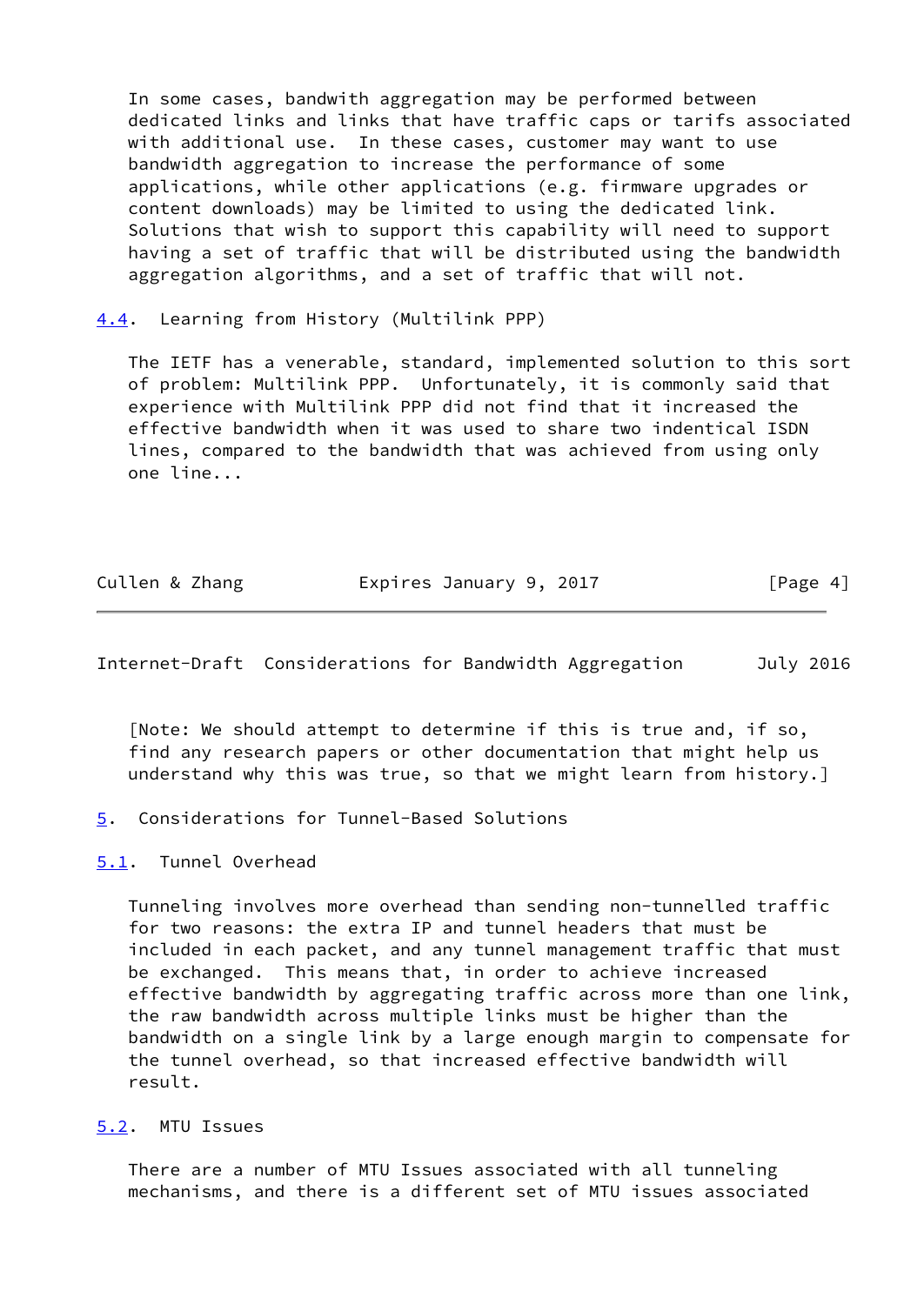with any mechanism that changes the MTU of packets within a given flow.

[Note: This section is TBD.]

- <span id="page-5-0"></span>[5.2.1](#page-5-0). Fragmentation Issues
- <span id="page-5-1"></span>[5.2.2](#page-5-1). Issues with MTU Changes
- <span id="page-5-2"></span>[6](#page-5-2). Considerations for Per-Packet Solutions
- <span id="page-5-3"></span>[6.1](#page-5-3). Packet Ordering
- <span id="page-5-4"></span>[6.2](#page-5-4). Transport Layer Algorithms

 There are transport layer congestion control algorithms implemented in every TCP/IP stack. It is the purpose of these algorithms to ramp up the speed of a TCP connection slowly, and to back off at the first sign of congestion (i.e. packet loss). There are also algorithms which are designed to detect packet loss as quickly as possible by analyzing the protocol round-trip times, and deciding that a packet has been lost whenever there is a longer delay than expected before an acknowledgement is received. Per-packet solutions run the risk of interacting pathologically with these algorithms.

| Cullen & Zhang | Expires January 9, 2017 | [Page 5] |
|----------------|-------------------------|----------|
|                |                         |          |

<span id="page-5-5"></span>Internet-Draft Considerations for Bandwidth Aggregation July 2016

 For example, if traffic from a single flow is being demultiplexed across two links with significantly different round-trip times (i.e. differnt latencies), the TCP retransmission algorithms may be triggered for packets that traverse the higher latency link. This may cause the TCP congestion control algorithms to inaccurately detect congestion (even when neither link is congested) and slow down the speed of the TCP connetion. In these cases, the throughput of each TCP connection may be reduced, thus reducing the performance of a customer's applications to the point where their applicaitons would have run faster over a single link.

 This problem can potentially be avoided by avoiding aggregation of links with significantly different latencies. However, it may be desirable to perform bandwidth aggregation across those links in some cases.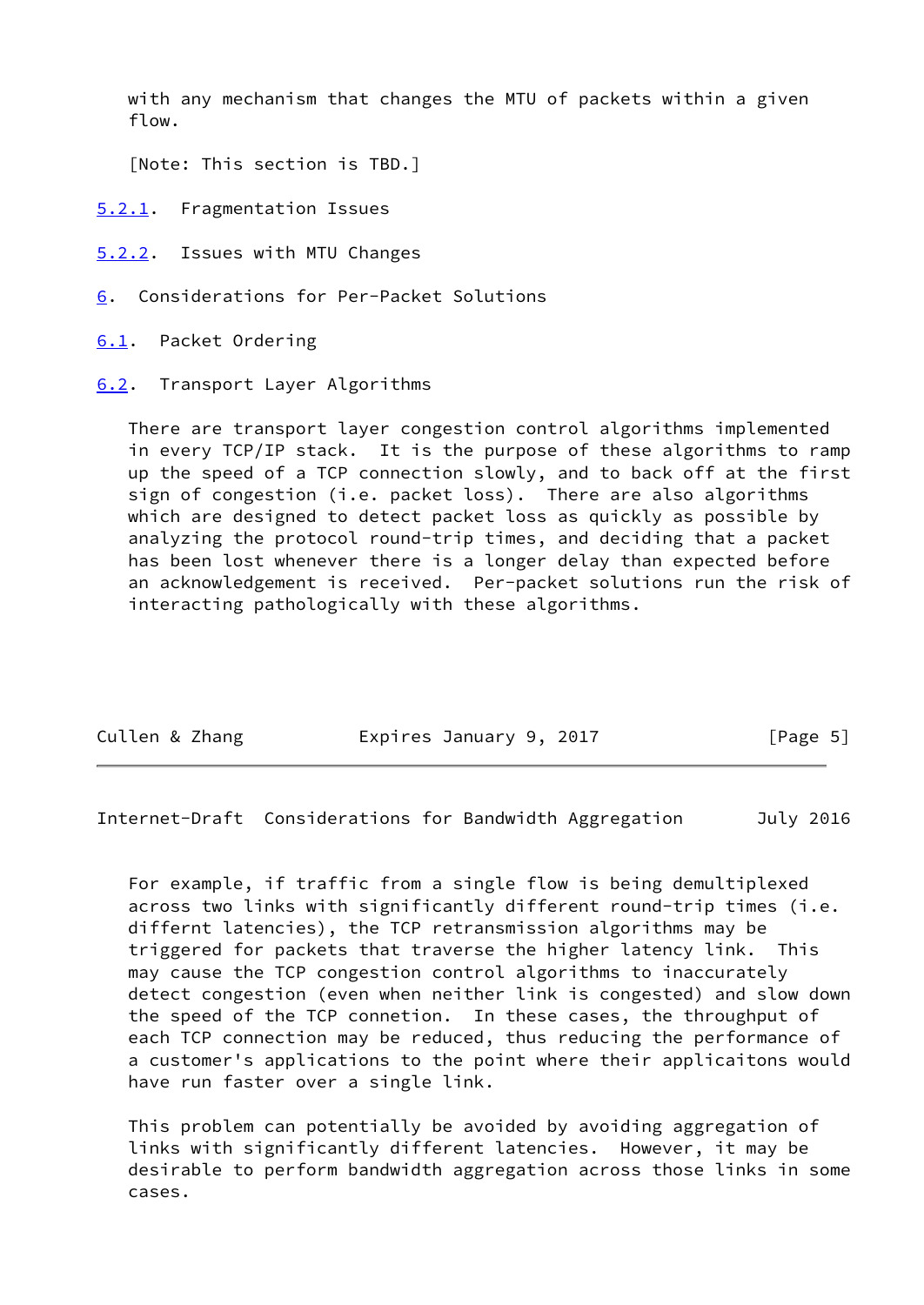#### <span id="page-6-0"></span>[7](#page-6-0). Considerations for Per-Flow Solutions

 This section describes some potential issues that should be considered in the design of per-flow bandwidth aggregation solutions.

#### <span id="page-6-1"></span>[7.1](#page-6-1). Granularity Issues

 Per-Flow demultiplexing is in widespread use for traffic engineering and load balancing in carrier and corporate networks. Within those networks, there are a very large number of flows, so being able to direct traffic on a per-flow basis will generally be sufficient to achieve acceptable load-balancing or link aggregation.

 However, the number of flows generated by a single home or small office might not provide sufficient granularity to achieve the desire level of bandwidth aggregation. Also some flows, such as streaming video flows, might use far more bandwidth than other, such as downloading a single image on a web page. It is not always possible to predict which flows will be high-bandwidth flows, and which will require less bandwidth.

#### <span id="page-6-2"></span>[7.2](#page-6-2). Aggregated Flows

 Some Internet flows are aggregated into single, larger flows at the end-nodes. This would include VPN traffic that is tunnelled to a corporate intranet, or other tunnelled traffic such as Teredo traffic for IPv6. Use of these mechanisms can prevent proper classification of traffic into separate flows, thus exacerbating the granularity issues described above.

Cullen & Zhang Expires January 9, 2017 [Page 6]

<span id="page-6-4"></span>Internet-Draft Considerations for Bandwidth Aggregation July 2016

### <span id="page-6-3"></span>[7.3](#page-6-3). Encrypted Traffic

 In some cases such as secure VPN traffic, the contents of packets may be encrypted in a way that does not allow a middlebox to see the transport-layer flow inforamtion (such as TCP or UDP ports). these cases, it might not be possible to properly separate multiple flows between a single set of endpoints. This can exacerbate the granularity issues described above.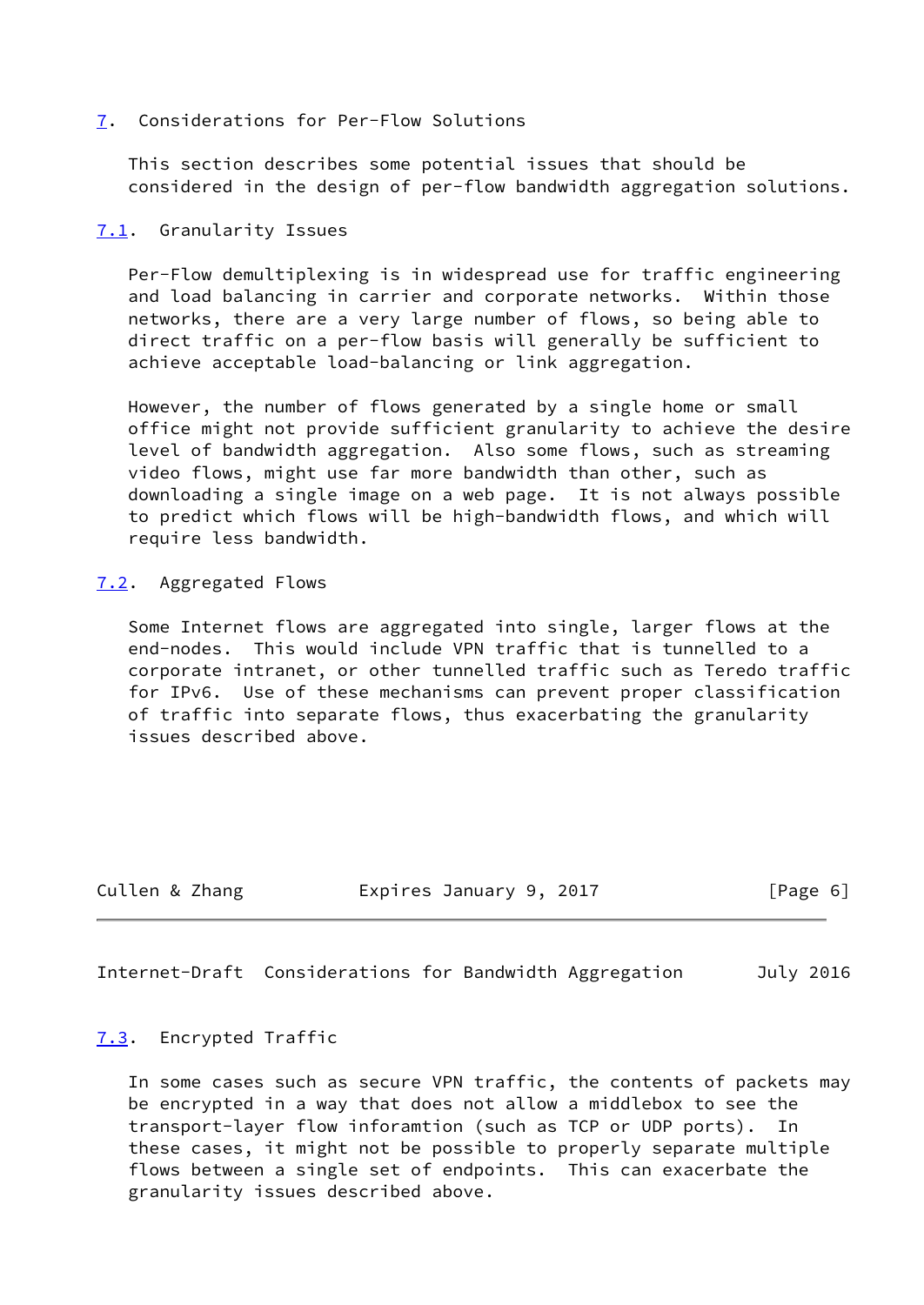### <span id="page-7-0"></span>[8](#page-7-0). Practical Considerations

#### <span id="page-7-1"></span>[8.1](#page-7-1). Use Available Information

 In many of the environments in which these mechanisms will be deployed, there is already considerable informaiton available about link quality, lost packets, traffic loads and effective bandwidth. It is possible to use that information to actively tune a bandwidth aggregation solution to achieve optimal effective bandwidth. This information can also be used to detect situations in which the link quality of a secondary link is not sufficient to provide enough additional bandwidth to compensate for the bandwidth aggregation overhead.

<span id="page-7-2"></span>[8.2](#page-7-2). Theory is No Substitute for Experience

 Because of the complexity of the algorithms implemented at multiple layers of the TCP/IP Stack, many things that would appear to work in theory or in limited simulation do not have the expected results when deployed in a real-world environment. Therefore, it would be highly desirable to have real-world experience running a bandwidth aggregation mechanism in an operational network before standardizing it within the IETF.

- <span id="page-7-3"></span>[9](#page-7-3). Security Considerations
- <span id="page-7-4"></span>[9.1](#page-7-4). Binding Tunnel Endpoints
- <span id="page-7-5"></span>[10.](#page-7-5) Appendix A: List of Solutions

 This is a (possibly incomplete) list of current or proposed solutions for Bandwidth Aggregation. The descriptions in this section (when present) were provided by the proponents of each solution. This list is provided only as a source of information about possible solutions, not as a recommendation for or against any of these solutions.

[Note: Insert information from Google Doc in this section.]

Cullen & Zhang **Expires January 9, 2017** [Page 7]

<span id="page-7-7"></span><span id="page-7-6"></span>Internet-Draft Considerations for Bandwidth Aggregation July 2016